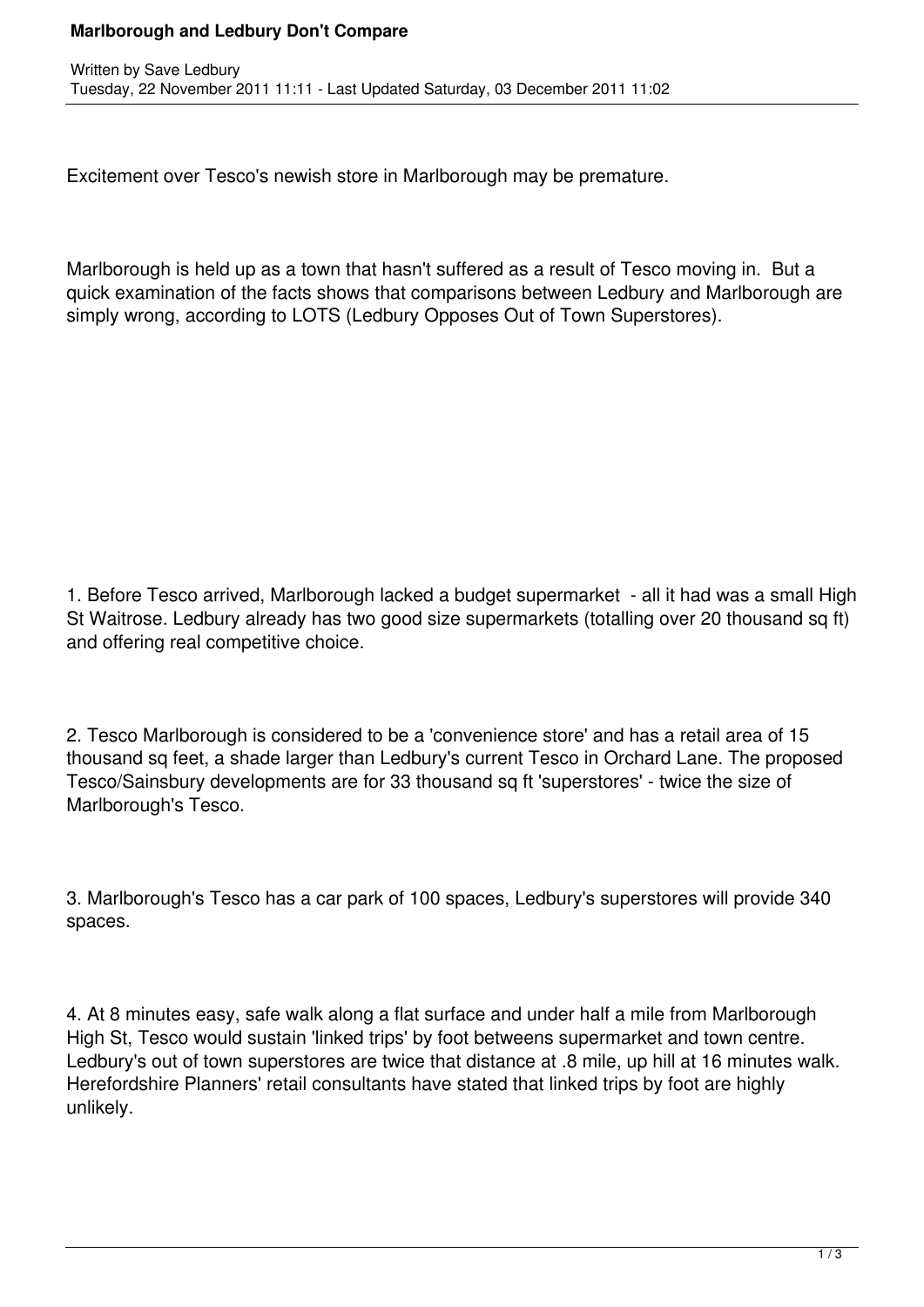5. Mrs Lisa Farrell championed Tesco's bid for a new supermarket in Marlborough after the closure of a Somerfield store some years back. Rightly, she campaigned on the basis that local families did not have access to a budget supermarket and were forced to travel out of town for their groceries. Marlborough lacked real choice. Ledbury is already well served with budget grocery stores (including a Marlborough-sized Tesco) - and quality independent shops. It offers wide choice.

6. Marlborough is almost exactly the same size as Ledbury. Pro-superstore campaigners' main argument here is that Ledbury's current supermarkets are inadeqate for the size of population of nine thousand people and call for a city-size superstore more than twice as big as Marlborough's Tesco.

The two situations could not be more different.

LOTS does not oppose Tesco or Sainsbury. It is opposed to an out of town retail development that will drain shoppers from the High St as has happened in other places like Leominster, Great Malvern and Llandrindod Wells.

Like Herefordshire Planners, and other expert opinion, it is also concerned about the disproportionate size of the proposals. Ledbury simply cannot support a 33 thousand square foot superstore, and two other supermarkets offering over 20 thousand sq feet of grocer retail space, without significant damage to the successful and cherished current High Street of independent shops.

If Ledbury is to have expanded supermarket provision, any developments should be located in or near the centre of town where feasible options exist as detailed in Herefordshire Council's report to planning committee.

www.saveledbury.com